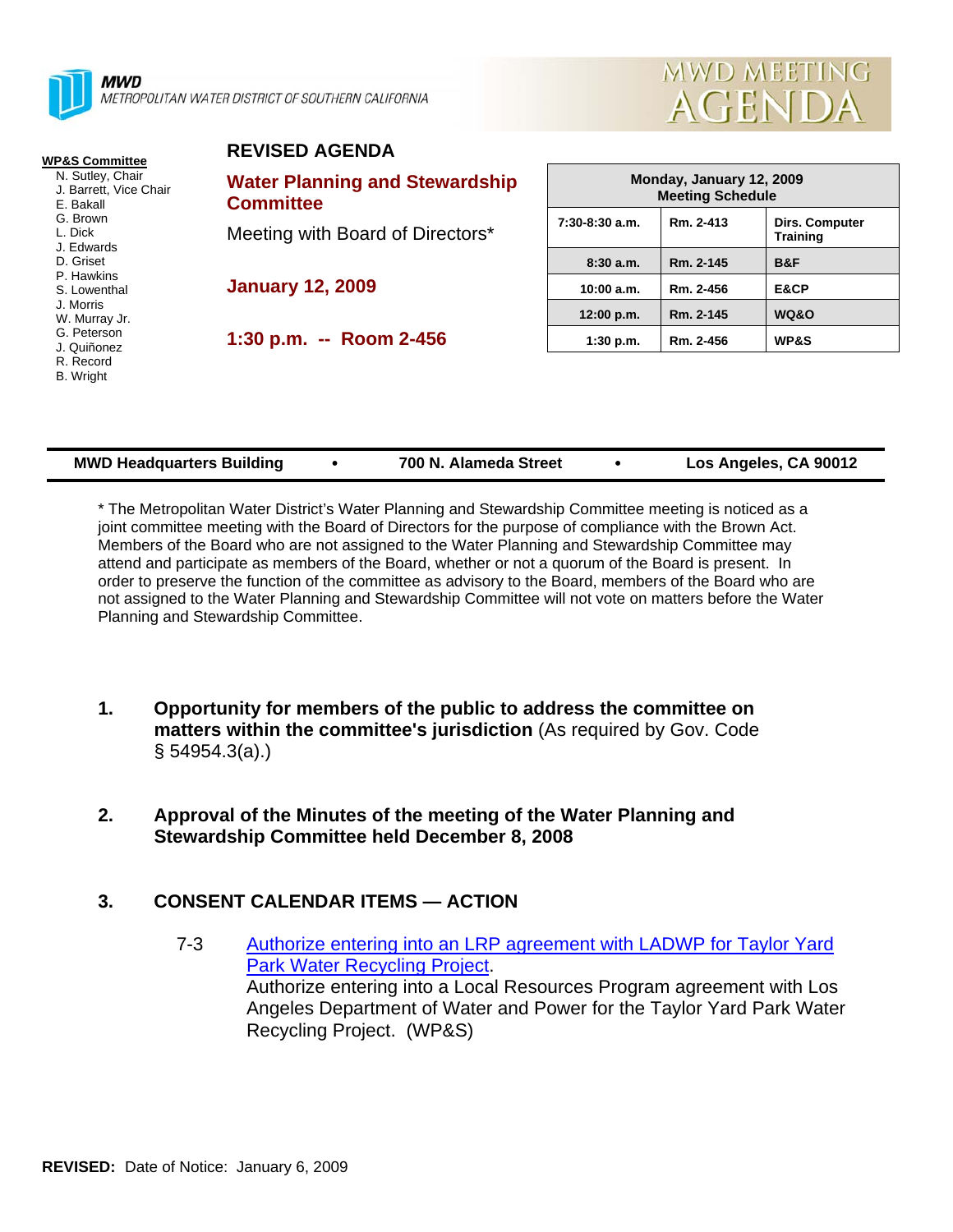# **4. OTHER BOARD ITEMS — ACTION**

- 8-4 Authorize transfer agreement with Delta Wetlands Properties. Authorize executing a one-year water transfer agreement with Delta Wetlands Properties. (WP&S)
- **Added** 8-7 Position regarding Final Delta Vision Implementation Report Express support position regarding the Final Delta Vision Implementation Report. (WP&S)

## **5. BOARD INFORMATION ITEMS**

- 9-3 2009 Water Supply Allocation Plan Status (WP&S)
- 9-4 Conservation ordinance prerequisite procedures for participation in the Phase II Public Sector, Turf Removal and Enhanced Conservation Programs. (WP&S)

## **6. COMMITTEE ITEMS**

- a. Colorado River Matters
- b. Report on Water Surplus and Drought Management Plan
- c. Integrated Resources Plan Update
- d. Oral report on local agency adoption of water conservation ordinances
- **Added** e. Presentation of 2009/10 budget for Water Resource Management Group

### **7. MANAGEMENT REPORTS**

- a. Bay-Delta Matters
- b. Water Resource Management Manager's report

## **8. FOLLOW-UP ITEMS**

None